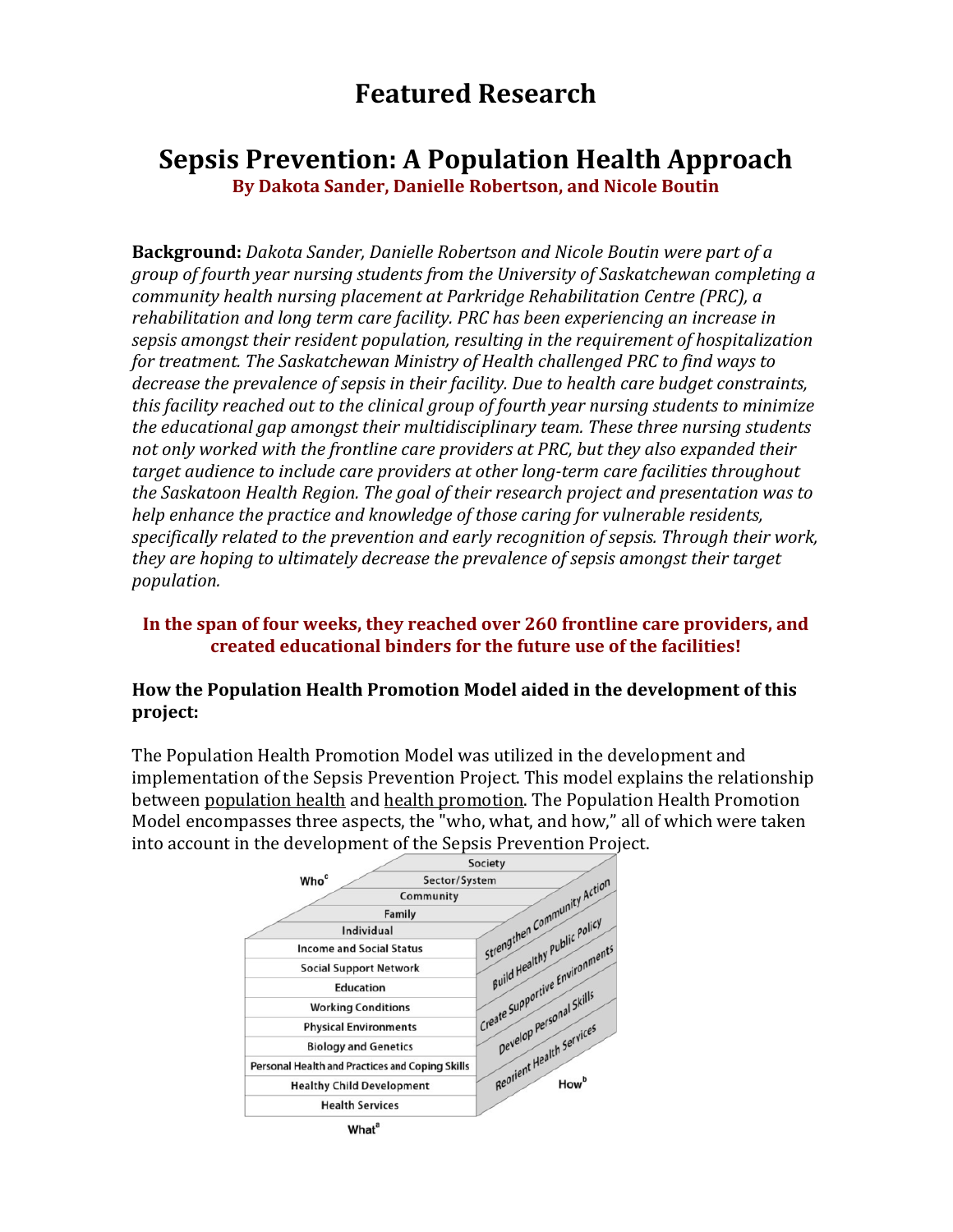**WHO** – This project addressed the population at the community level, concentrating on Parkridge Rehabilitation Centre (PRC), a rehabilitation and long term care facility, as well as other long-term care communities within the Saskatoon Health Region. **WHAT** – The Social Determinants of Health that were focused on included education, physical environments, and health services. The Sepsis Prevention Project aimed at altering these Social Determinants of Health by educating frontline care providers about sepsis prevention strategies such as infection control and clean technique as well as early identification of sepsis so that prompt diagnosis and intervention may occur. 

**HOW** – The goal of this project was to strengthen community action and develop personal skills. Considering that the "base" of the Population Health Promotion Model refers to evidence based decision making, assumptions and values, the Sepsis Prevention Project placed an emphasis on the importance of collecting accurate, evidence based information regarding sepsis as a medical condition as well as sepsis within long-term care settings. A number of reliable sources were used, including peer-reviewed journals, interviews with ICU intensivists as well as both leaders and members of Sepsis Initiatives in various acute care settings.

## Fact: 30% of people who develop sepsis will not survive and of those who do survive 30% will die within one year of developing sepsis.

## **What is Sepsis?**

- $\triangleright$  Sepsis is a serious medical condition resulting from a systemic, overwhelming response to an infection. The immune system sets off a response that involves widespread inflammation, swelling and blood clotting.
- $\triangleright$  Sepsis is life threatening!
- $\triangleright$  It can lead to septic shock, multiple organ dysfunction syndrome (MODS) and death, especially if it is not recognized early and treated promptly.

## **Recognizing Sepsis:**

- $\triangleright$  Altered mental status
- $\triangleright$  Temperature >38 degrees or <36 degrees Celsius (or deviation from baseline)
- $\triangleright$  Heart rate greater than 90 beats per minute
- $\triangleright$  WBC greater than 12 or less than 4
- $\triangleright$  Respiratory rate greater than 20 per minute
- $\triangleright$  Watch for signs of new edema

## **Barriers in long-term care environments:**

- $\triangleright$  Physicians are not always on site and they see patients infrequently
- $\triangleright$  Quick prescribing of antibiotics and transferring to acute care is difficult
- $\triangleright$  More dependent on the communication between the RNs and the different levels of care providers regarding condition changes of the residents
- $\triangleright$  Lack of laboratory capabilities for appropriate and timely diagnostic tests

## **Signs and symptoms to monitor during morning/bedtime care:**

- $\triangleright$  Changes in mental status
- $\triangleright$  Changes in urine colour/odor
- $\triangleright$  Using clean technique when changing catheter bags